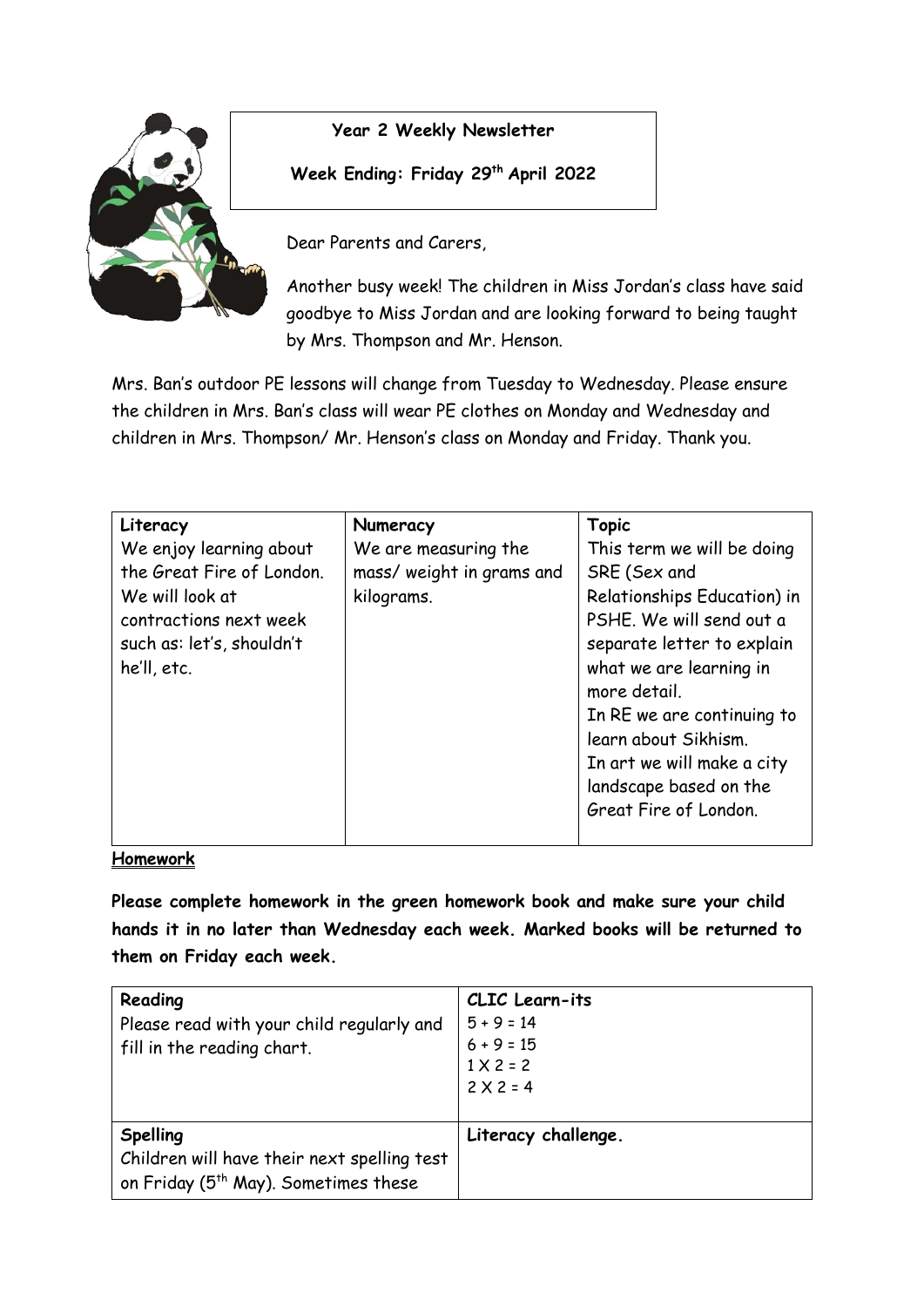| words might be repeated because some<br>children are still not secure with them. |
|----------------------------------------------------------------------------------|
| wouldn't, mustn't, she's, let's, I'm                                             |

# **Games From Around The World**



All around the world, children play all sorts of different games. You don't need expensive games or lots of space to play a great game, just some imagination!

Play can be inside or outside, and you can play on your own or with lots of friends. Some games are calm and quiet, whilst others are very noisy! Some games like football, chess and jigsaw puzzles are popular in lots of countries so they have the same rules and equipment wherever they are played. But some games are only well known in certain countries.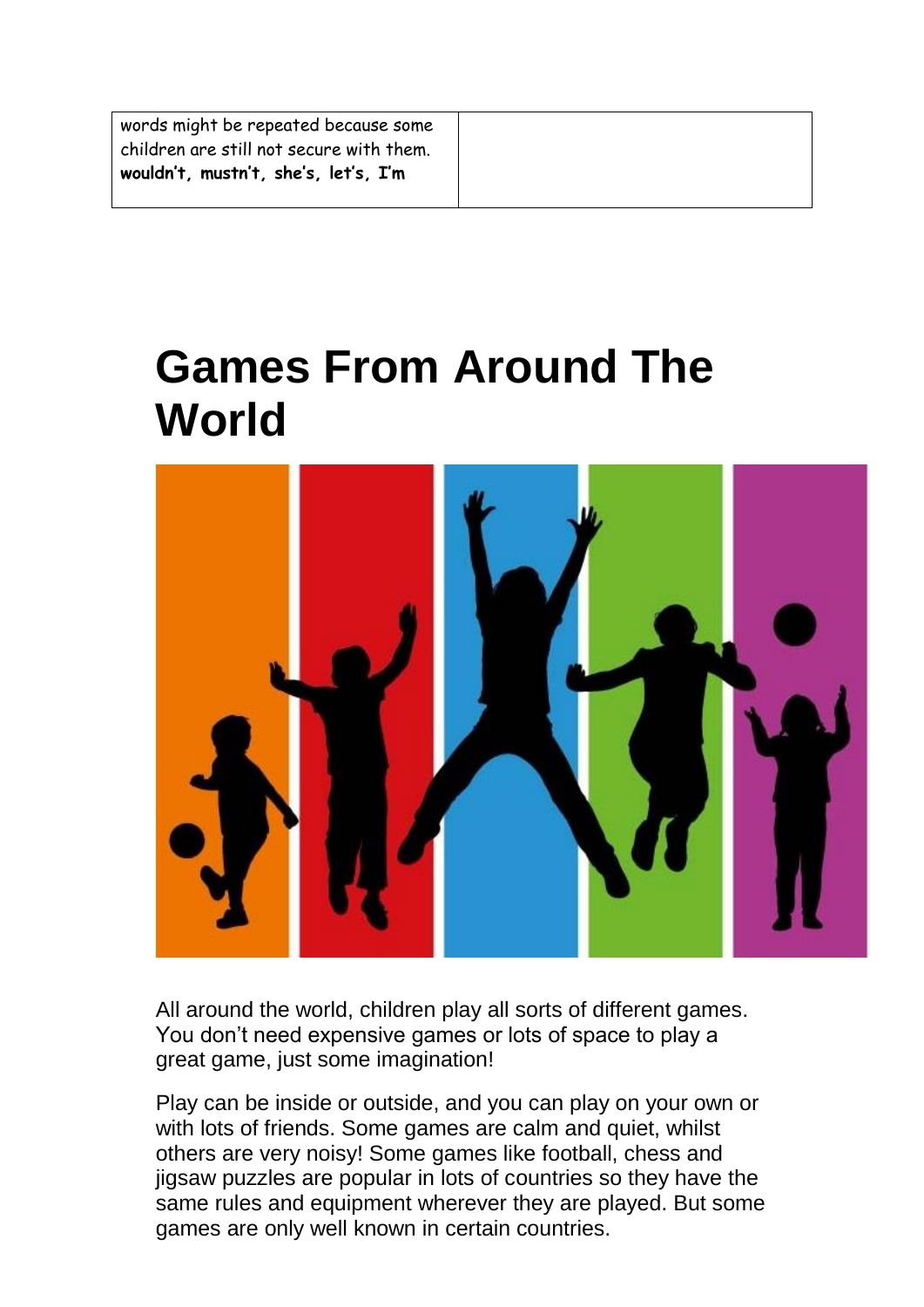Here are five games that children in different countries like to play:



# **Pilolo – from Ghana**

Pilolo is a hiding game using sticks, stones, coins or other small items. One child hides the objects. It's then a race for all the other players to find one of the hidden items and get back to the finish line first. You need quick eyes and quick feet for this game!



#### **Statues – from Greece**

One child is 'it' and stands in the centre of a large space, counting loudly. The other players walk around waiting for that child to shout, 'statue'. When they hear this word, the players freeze like statues. Anyone who is moving is out. Then, the child who is 'it' tries to make the others laugh or move. The last player remaining as still as a statue is the winner and becomes the new 'it'. This game can be great for practising your balance if you are standing in an awkward position.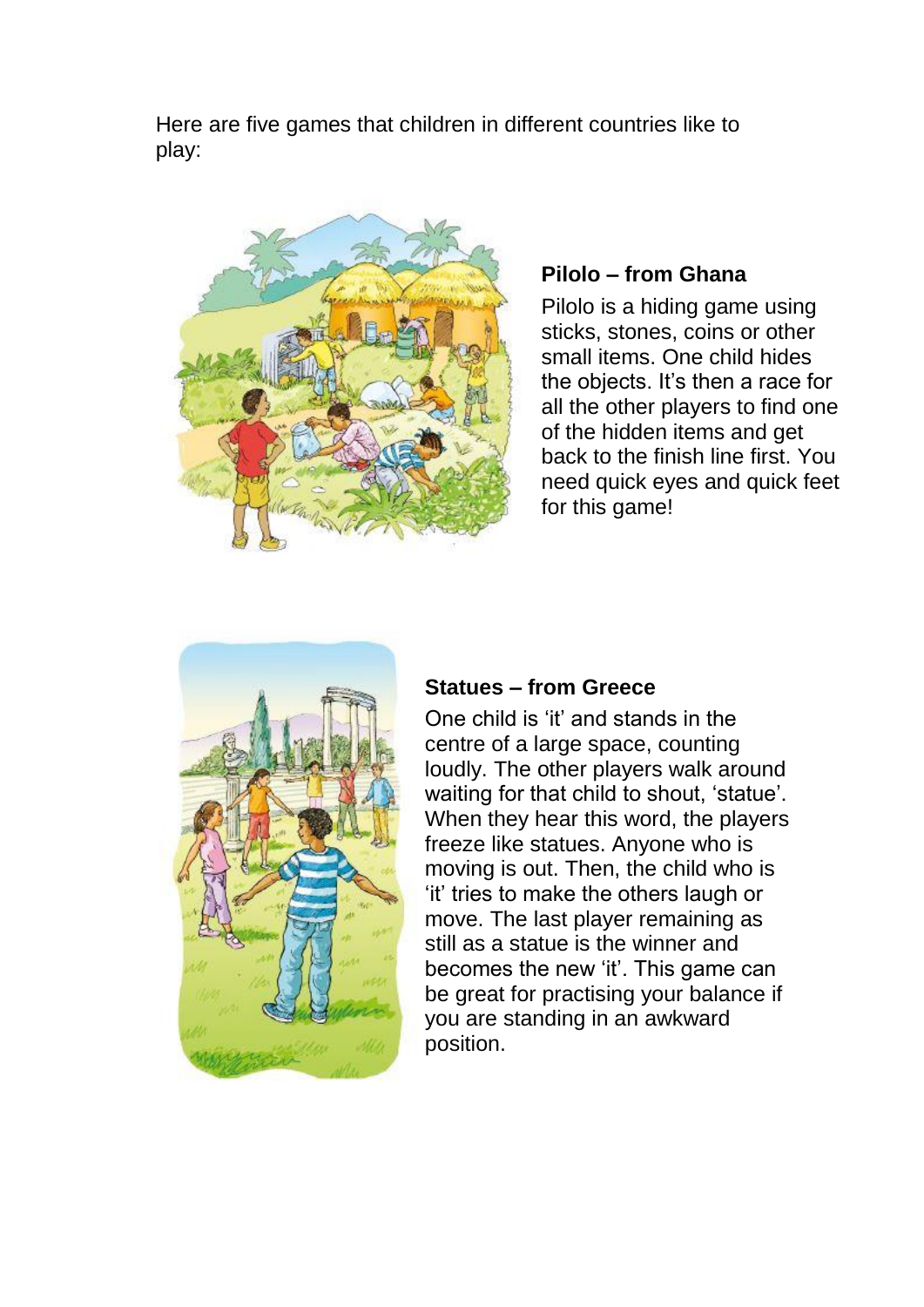### **Oonch Neech – from Pakistan**

The name of this game means 'up down'. It involves lots of running around. Children have to be 'up' off the ground, such as on a chair, or 'down' where they must be touching the ground. One child is 'it' and has to catch the others. It uses up lots of energy and is great fun.



#### **Kangaroo Skippyroo – from Australia**

In this game, one child pretends to be a sleeping kangaroo with its eyes shut. When a player touches the kangaroo's shoulder, the kangaroo has to guess who it is. This game is all about guessing.

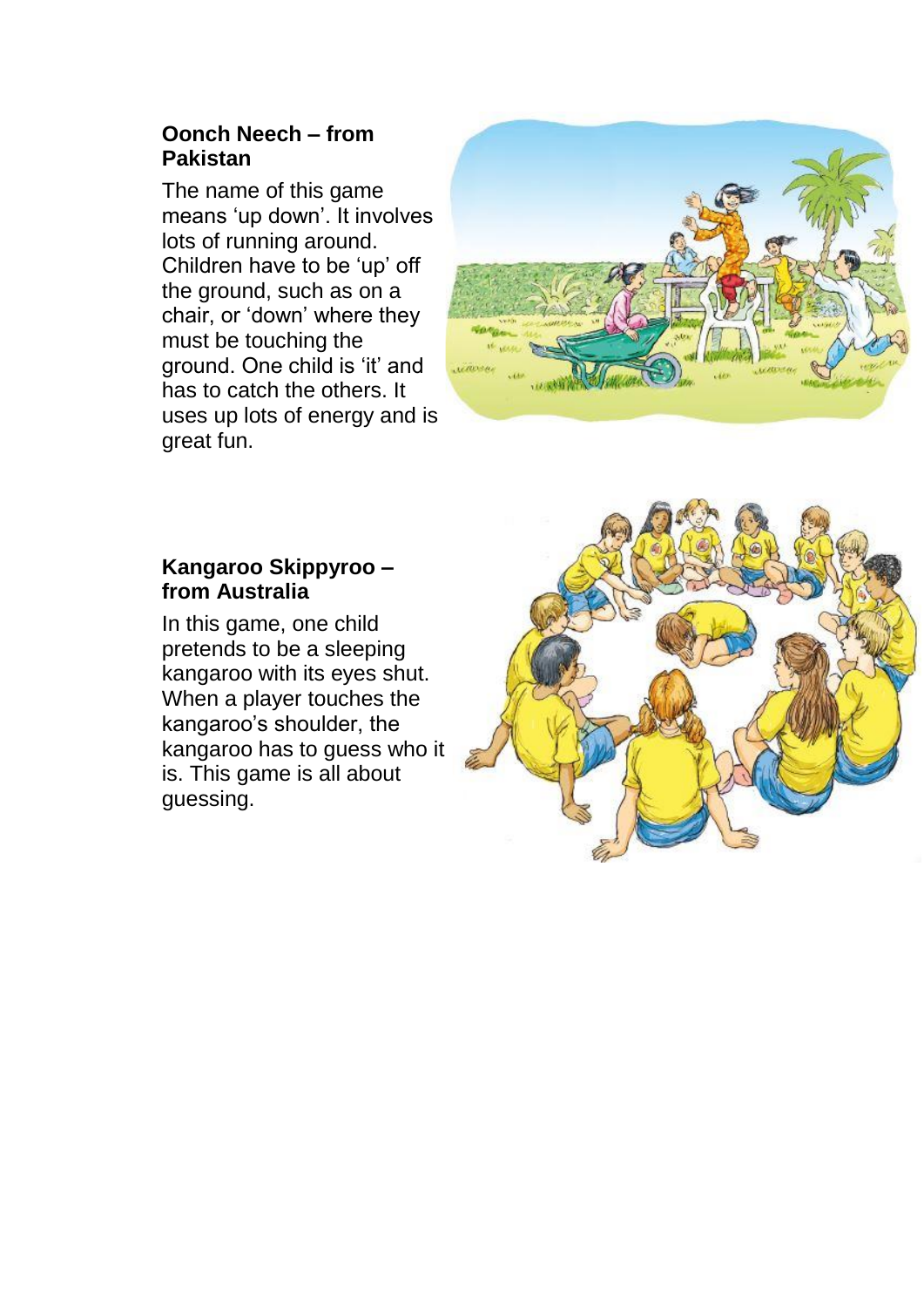## **Pass the Parcel – from the United Kingdom**

A parcel, covered in layers of paper, is passed from child to child to the sound of music. Whenever the music stops, the child holding the parcel removes one layer of paper and then passes the parcel on. The game stops when a lucky child removes the last piece of paper and wins the present inside. This game is often played at parties. Another person (usually an adult) is needed to start and stop the music during the game. This game is mainly about luck.



## **These questions are about** *Games From Around the World*

(page 1)

1 Children around the world…

do not like playing games.

only play one game.

play many games.

must have very expensive games.

Tick **one**.



2 **Find** and **copy two** things that could be hidden in *Pilolo*.

1. \_\_\_\_\_\_\_\_\_\_\_\_\_\_\_\_\_\_\_\_\_\_\_\_\_\_\_\_\_\_

 $2.$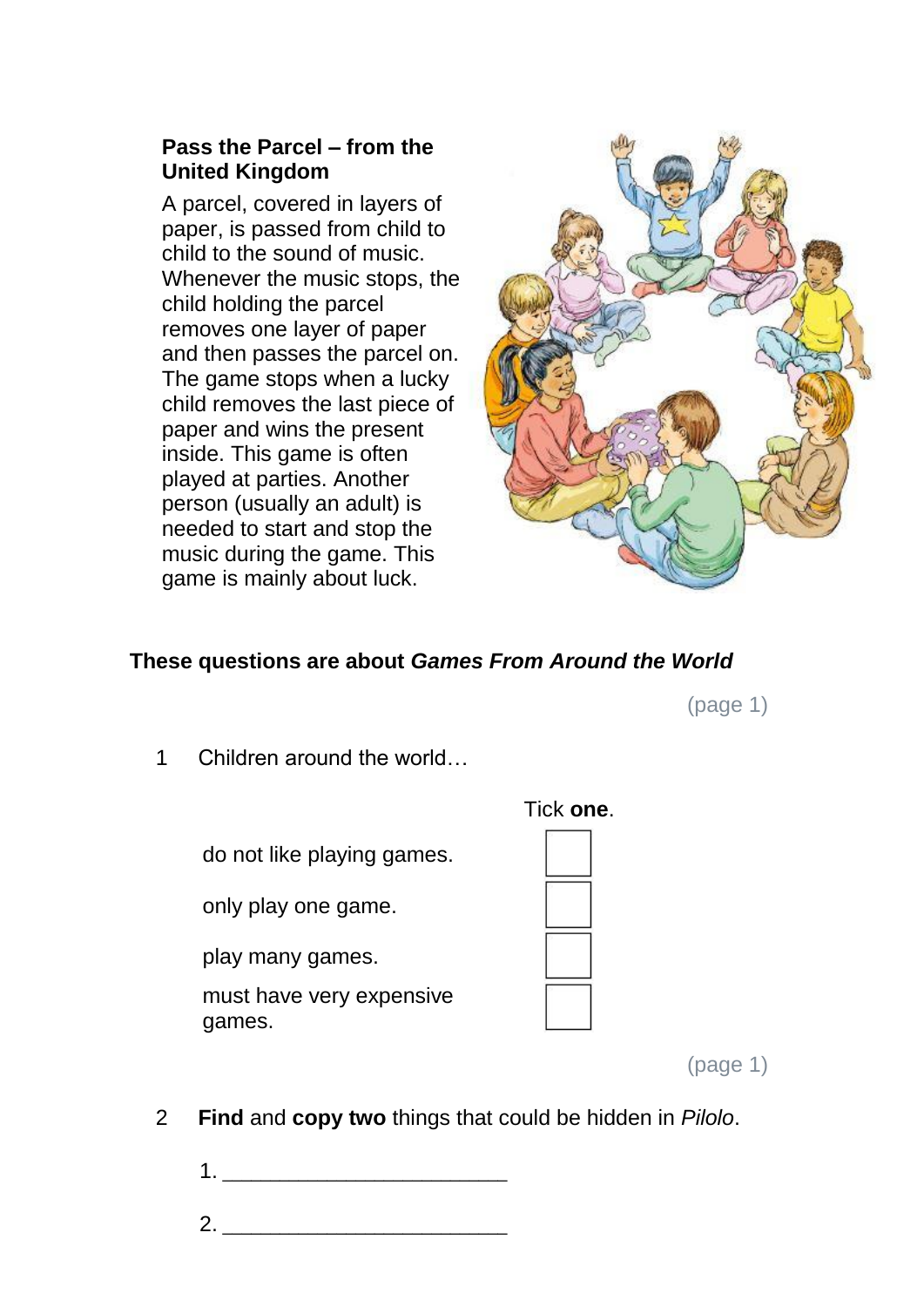3 Look at the *Statues* section.

Why is *Statues* a good name for this game?

(page 2)

4 What do the words *Oonch Neech* mean?

(pages 1-2)

5 One player does something different from the other players in all five games.

\_\_\_\_\_\_\_\_\_\_\_\_\_\_\_\_\_\_\_\_\_\_\_\_\_\_\_\_\_\_\_\_\_\_\_\_\_\_\_\_\_\_\_\_\_\_\_\_\_\_\_\_\_\_\_

\_\_\_\_\_\_\_\_\_\_\_\_\_\_\_\_\_\_\_\_\_\_\_\_\_\_\_\_\_\_\_\_\_\_\_\_\_\_\_\_\_\_\_\_\_\_\_\_\_\_\_\_\_\_\_

\_\_\_\_\_\_\_\_\_\_\_\_\_\_\_\_\_\_\_\_\_\_\_\_\_\_\_\_\_\_\_\_\_\_\_\_\_\_\_\_\_\_\_\_\_\_\_\_\_\_\_\_\_\_\_\_\_\_\_

\_\_\_\_\_\_\_\_\_\_\_\_\_\_\_\_\_\_\_\_\_\_\_\_\_\_\_\_\_\_\_\_\_\_\_\_\_\_\_\_\_\_\_\_\_\_\_\_\_\_\_\_\_\_\_\_\_\_\_

What are they doing differently in...

(a) *Pilolo?*

(b) *Kangaroo Skippyroo?*

(pages 1-3)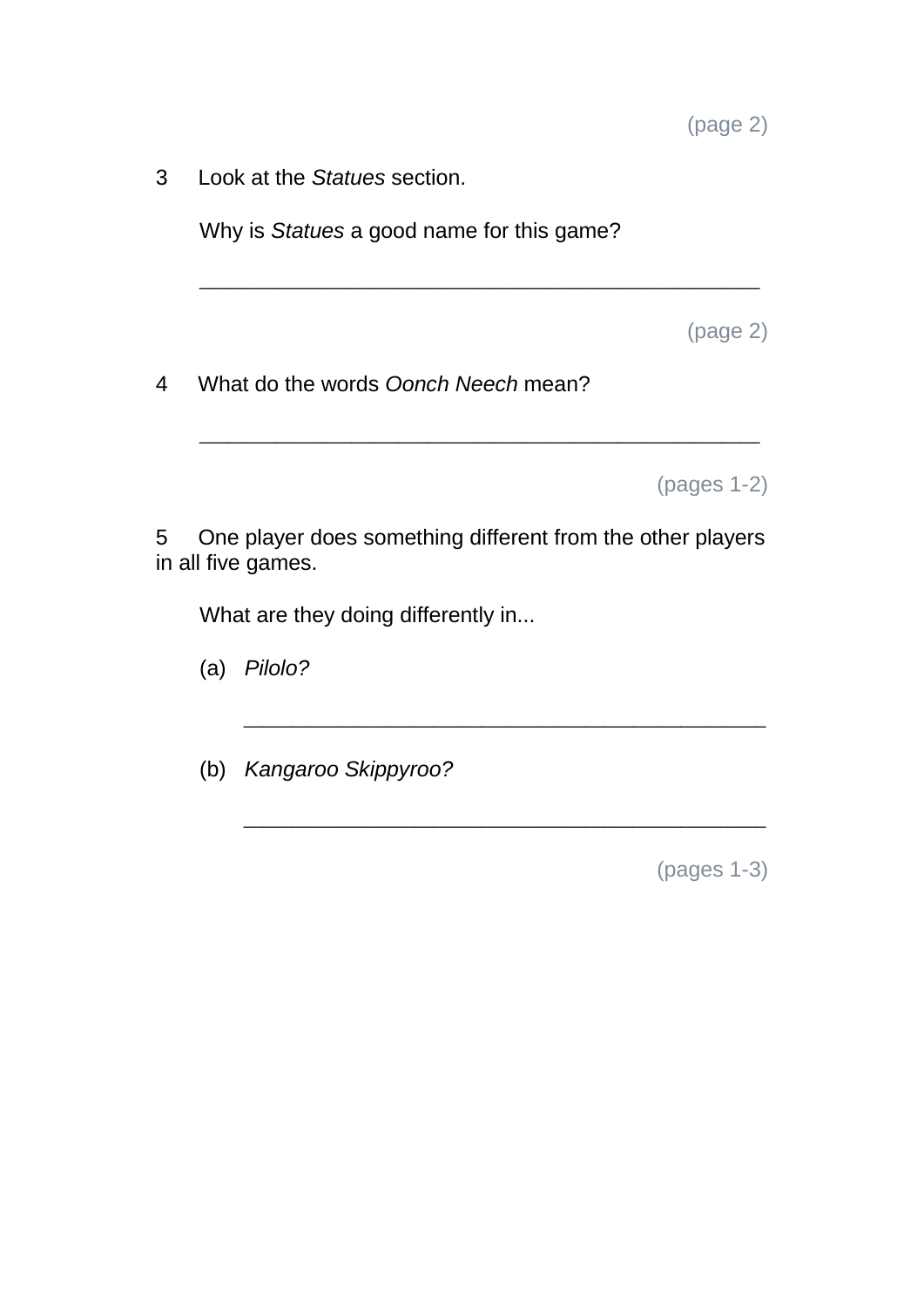6 Draw **four** lines to match these games to what the text says you need to win each one.



(pages 1-2)

7 Put ticks in the table to show which sentences are **true** and which are **false**.

| <b>Sentence</b>                                                 | <b>True</b> | <b>False</b> |
|-----------------------------------------------------------------|-------------|--------------|
| In <i>Pilolo</i> , players try to find<br>hidden <i>items</i> . |             |              |
| In Statues, one child shouts,<br>'freeze'.                      |             |              |
| In Oonch Neech, players<br>must stand very still.               |             |              |
| Kangaroo Skippyroo is a<br>game all about luck.                 |             |              |